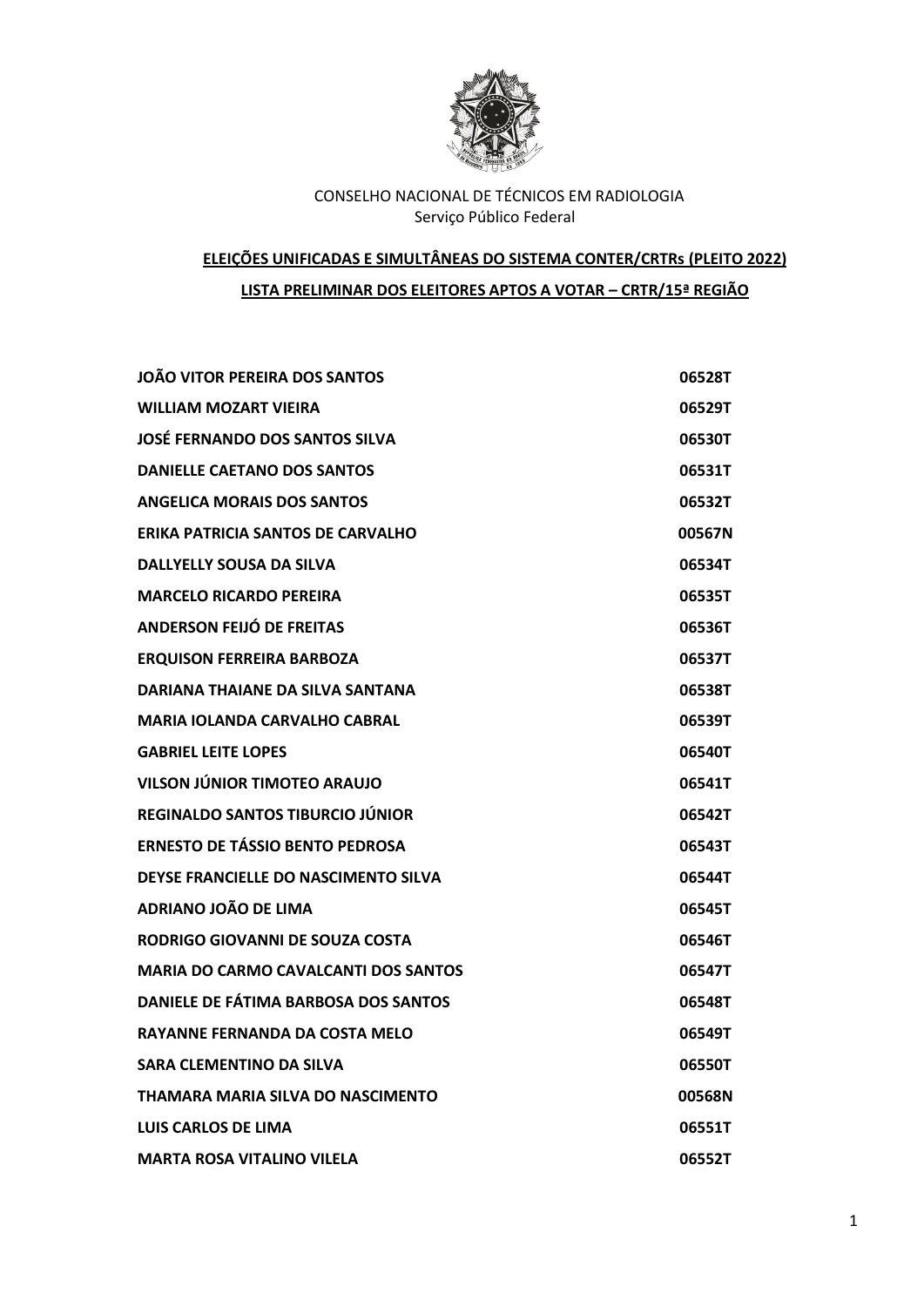

| <b>MARIA PATRICIA MAMEDES PEREIRA</b>          | 06553T  |
|------------------------------------------------|---------|
| <b>EDSON BARBOSA TEIXEIRA</b>                  | 06554T  |
| <b>BRUNO LEANDRO FERREIRA LOPES</b>            | 06555T  |
| <b>GERONIMO JOSÉ PIO DANTAS</b>                | 06556T  |
| <b>JOSEANE MARIA DA SILVA</b>                  | 000400A |
| ANA CLAUDIA FERREIRA DA SILVA                  | 06557T  |
| FELIPE LEONARDO MELO DE MENDONÇA               | 06558T  |
| <b>ISADORA JULIA DA SILVA</b>                  | 06559T  |
| <b>IANKA GMES DOS SANTOS</b>                   | 06560T  |
| <b>EDILENE EDILZA DA ROCHA</b>                 | 06561T  |
| ADRIANO OTÁVIO DOMINGOS GONÇALVES              | 06562T  |
| <b>GILSON ROBERTO MARTINS DE ALMEIDA FILHO</b> | 06563T  |
| <b>DANIELLE ALVES DA LUZ</b>                   | 06564T  |
| <b>LUCAS EDUARDO DOS SANTOS VICENTE</b>        | 06565T  |
| RENATHA LETICIA MARIA DE MELO WANDERLEY        | 06566T  |
| <b>MARÍLIA ANDRADE DE VASCONCELOS</b>          | 06567T  |
| ODÉSIA REBECA RIBEIR DO NASCIMENTO             | 06558T  |
| KARINE EDUARDA MARIA DA SILVA LIMA             | 06569T  |
| THAMIRES KELLY VALDECI DOS SANTOS              | 06570T  |
| JOÃO DO CARMO CARVALHO                         | 06571T  |
| <b>ANDERSON THADEU GOMES FONSECA</b>           | 06572T  |
| ELKY BRUNA DE CARVALHO MACÊDO CAVALCANTI       | 06573T  |
| <b>ELAINE CRISTIANE DE MELO MESQUITA</b>       | 06574T  |
| <b>BRENO HENRIQUE SALES GOMES</b>              | 06573T  |
| DIANA FERREIRA RODRIGUES DA SILVA              | 06577T  |
| <b>MARIA JULIA AMORIM SANTIAGO TONCO</b>       | 06578T  |
| <b>RENATO FELIX ALEXANDRINO DA SILVA</b>       | 06579T  |
| <b>IVANNA CHRISLAYNE BARROS DE LIMA</b>        | 00569N  |
| <b>MAGDA NOVAIS PEREIRA DE SOUZA</b>           | 06581T  |
| <b>LUDIANDRA MENDES PINHEIRO</b>               | 06582T  |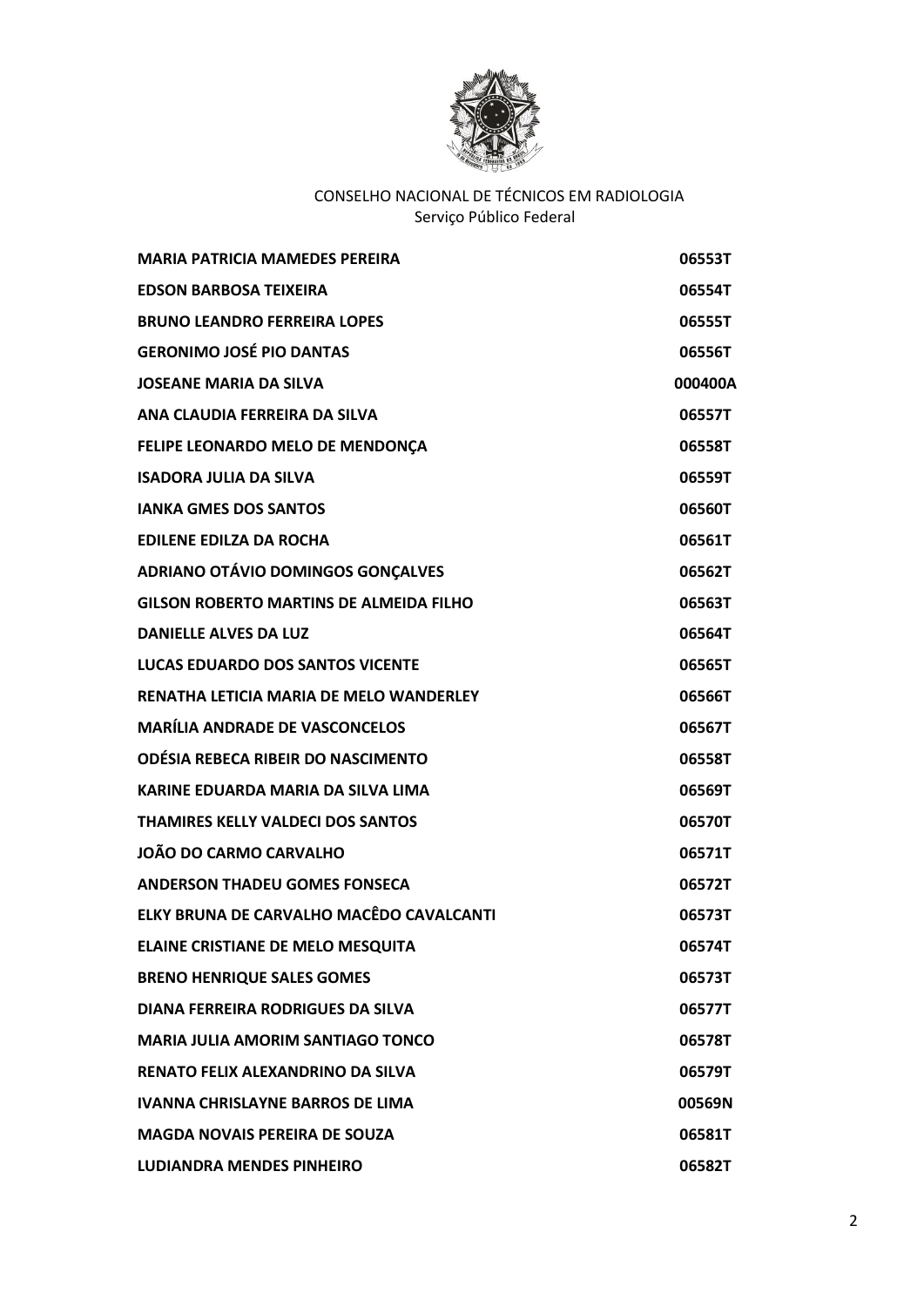

| <b>SIMONE LOPES DA SILVA</b>               | 06583T  |
|--------------------------------------------|---------|
| <b>RIANNY MENDONÇA GALINDO</b>             | 06586T  |
| <b>MARELO DOS SANTOS LIMA</b>              | 06587T  |
| ALEX DA SILVA ARAUJO                       | 06409T  |
| <b>LEILA ARAUJO DOS SANTOS</b>             | 06589T  |
| <b>JEFERSON RODRIGUES DE SOUZA</b>         | 06591T  |
| <b>VALDINETE ALMEIDA ALVES</b>             | 06592T  |
| <b>JOSÉ DAVID PEREIRA DE ARRUDA</b>        | 06593T  |
| <b>PATRICIA MARIA DA SILVA</b>             | 06594T  |
| <b>ESTEVIAM PADUA DA SILVA</b>             | 06595T  |
| <b>GRECE KELLY DOS SANTOS</b>              | 06596T  |
| <b>ENELZA GOMES DA SILVA</b>               | 06597T  |
| <b>PAULO SERGIO MORAIS FERREIRA JUNIOR</b> | 06598T  |
| SIMONE KARLA DA SILVA VIANA                | 06599T  |
| <b>LUCAS LEITE LOPES</b>                   | 06600T  |
| <b>JACI KELI PEREIRA DA SILAV</b>          | 06601T  |
| <b>EVERTON MARQUES DA SILVA</b>            | 06602T  |
| ELIZA CORREIA BARBOSA COSTA                | 06603T  |
| <b>RODRIGO FIDELIS DOS SANTOS LINS</b>     | 06604T  |
| <b>LUANA BEATRIZ DA SILVA</b>              | 00570N  |
| <b>GLORIA CAETANO PEREIRA</b>              | 006605T |
| <b>ELOI DANTAS MAGALHÃES</b>               | 06606T  |
| KEROLLAINNY DE SOUZA DIAS                  | 00571N  |
| <b>TALITA HENRIQUE DOS SANTOS</b>          | 06607T  |
| YAN DE OLIVEIRA CÂMARA                     | 06608T  |
| <b>CLAYTON CANDIDO DE LIMA</b>             | 00572N  |
| YAGO BRENO DA SILVA BORBA FREIRE           | 00573N  |
| <b>MIKAELY GOMES BARBOSA</b>               | 00574N  |
| DYANE SIMÕES DE ARAUJO                     | 06610T  |
| <b>SANDRO JOSÉ DE OLIVEIRA</b>             | 06612T  |